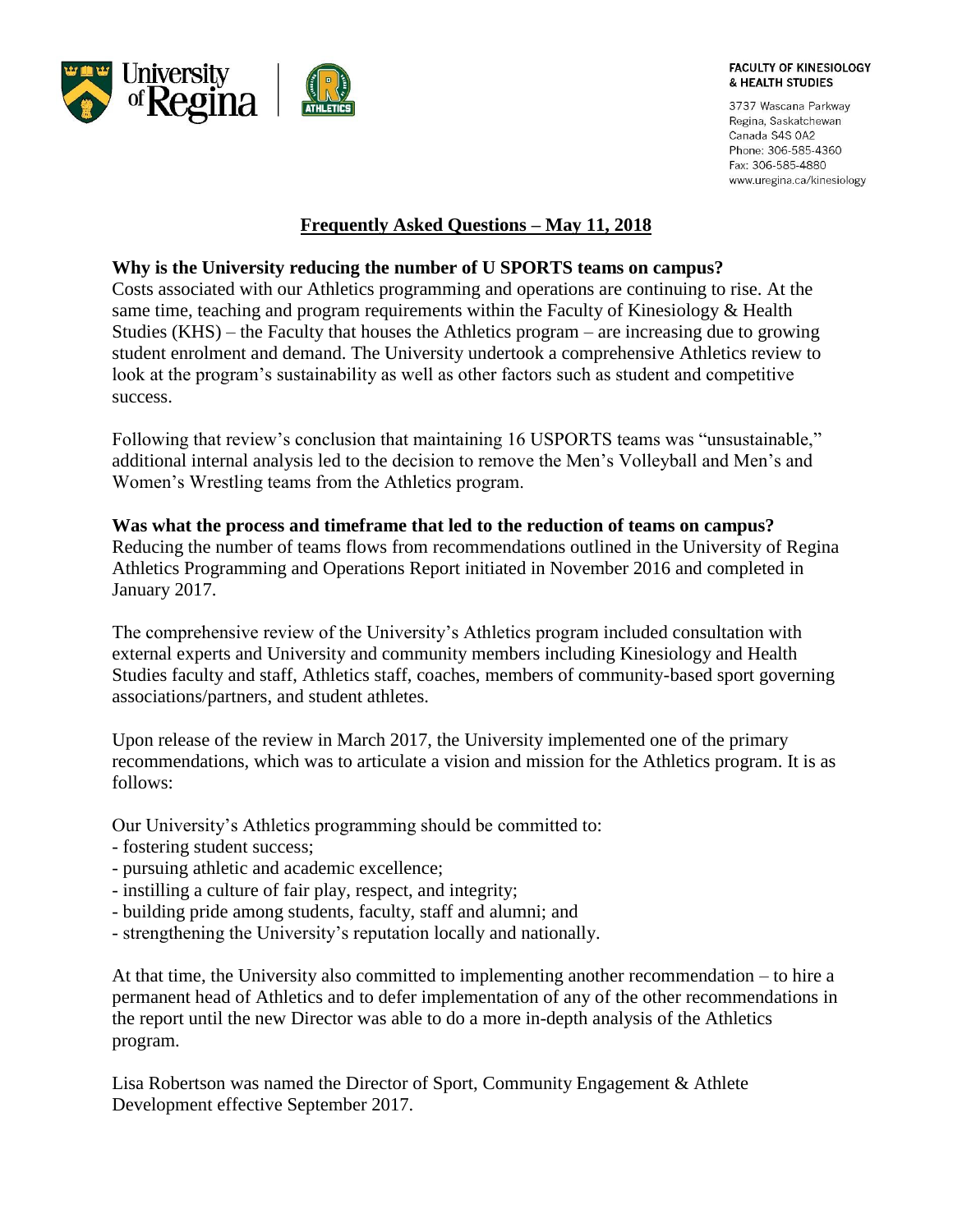Upon her arrival, the Director initiated a comprehensive review of the Athletics program and of the recommendations put forward in the Athletics Programming and Operations Report. The Report found that "supporting 16 teams is unsustainable". In reviewing this finding, the Athletic Director prepared a detailed analysis of all Cougars teams. Many factors were considered including budget, community support and investment, ability to recruit and retain studentathletes, and analysis of like-sized schools and communities in the Canada West Conference. That analysis affirmed the reviewers' conclusion that supporting 16 teams is unsustainable.

The results of the Director's assessment and analysis were presented to the University Executive team in late January of 2018. The Director's report made the recommendation as to which teams to discontinue. A final decision by the Executive Team to proceed with the program reduction was made in March, 2018. Notification of the changes to the Athletics program occurred on April 30, 2018.

## **What factors were considered when deciding which varsity teams would be discontinued?**

The same factors were considered in reviewing all of the Cougars teams and they were consistent with the vision statement issued when the Report was released:

- fostering student success;
- pursuing athletic and academic excellence;
- instilling a culture of fair play, respect, and integrity;
- building pride among students, faculty, staff and alumni; and
- strengthening the University's reputation locally and nationally.

The process examined all Cougars teams; there was no single factor that played the primary role in the process. The information was considered as a whole; factors that were examined included:

- Academic performance (team level analysis/comparison):
	- o Comparison included team Grade Point Average, percentage of Academic All-Canadians, percentage of courses passed, etc.
	- o Retention rates of athletes in a program (year 1 to year 2; year 2 to year 3)
- Athletic performance:
	- o Considered not just the absolute performance, but also the performance context (i.e., how much competition, level of competition)
- Recruiting performance indicators including:
	- o Pool of quality local and regional athletes (ability to recruit high-performing athletes competitive at a regional and national level)
- Relative interest/popularity of the sport at a grassroots and developmental level in the Regina and Southern Saskatchewan catchment:
	- o Participation rates, attendance, etc.
	- o Number of Canada West and U SPORTS teams competing in a given sport
	- o Provincial, national and international prominence of the sport
- Evidence of Fundraising/Giving/Sponsorship capacity or potential:
	- o Historic fundraising data
	- o Alumni engagement
	- o Evidence of capacity for increased giving (other sponsorships)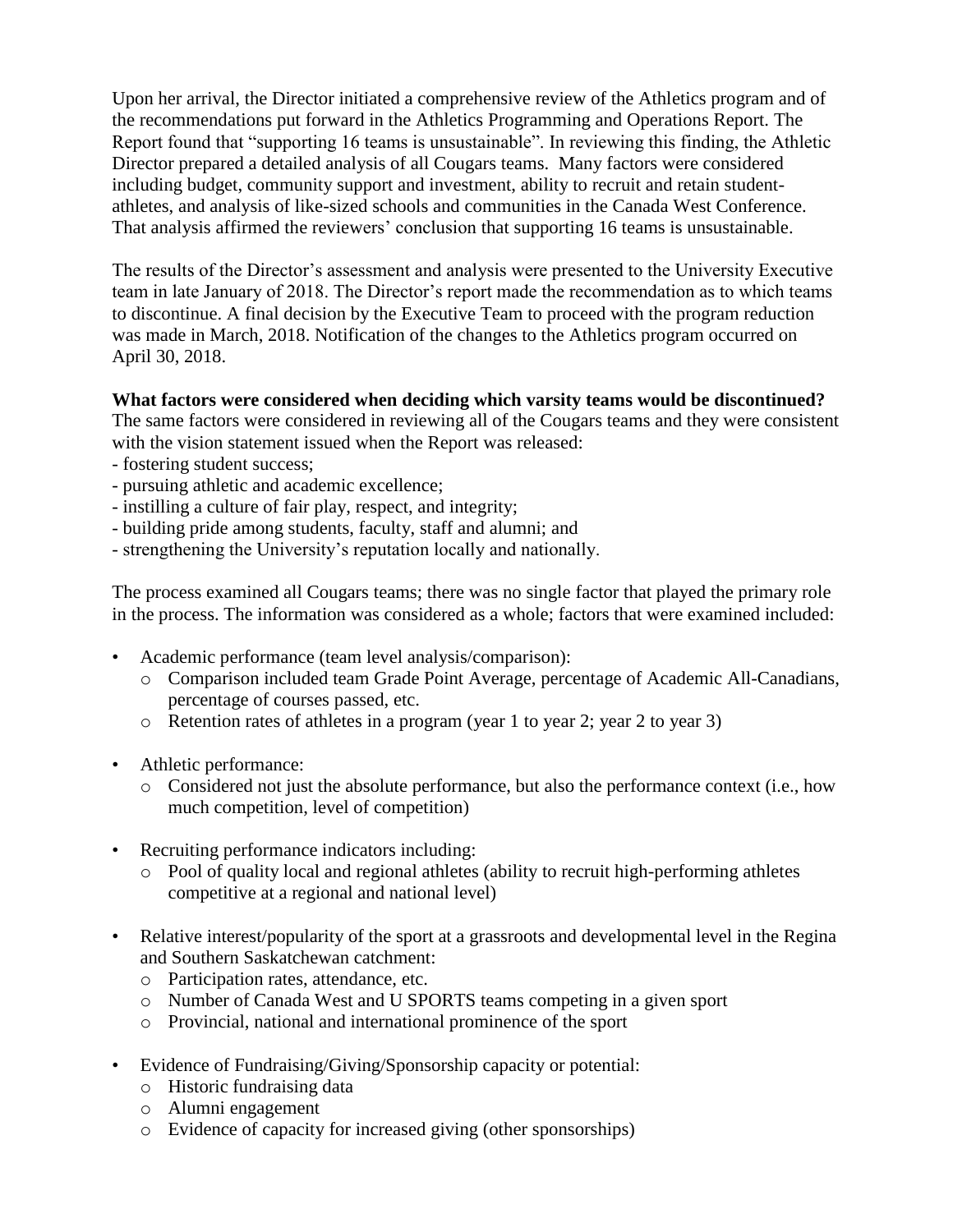

3737 Wascana Parkway Regina, Saskatchewan Canada S4S 0A2 Phone: 306-585-4360 Fax: 306-585-4880 www.uregina.ca/kinesiology

- Net values of program:
	- o Tuition and grant related income to centrally-funded scholarship expenditures

# **The Men's and Women's wrestling teams have indicated their budgets were \$42,000 and \$34,000 respectively, not including coaching salaries. Why weren't the teams given an opportunity to raise these funds?**

The amounts referred to above are only a small portion of the cost of running the programs. Those budgets reflect only the cost of supporting the athletes in attending non-conference events. They do not include much greater costs for salaries and benefits for coaches, hosting tournaments, paying for referees, paying for travel to U SPORTS events, and contributing to equipment and facility operations and maintenance.

In 2016/17 direct costs for the Men's and Women's Wrestling program were \$237,000. This amount does not include scholarship related costs or expenses related to the delivery of wrestling specifically or athletics generally.

Some of the athletes have indicated they would be willing to fundraise to enable their teams to continue. To sustain a team year over year requires predictable, sustained revenues that fully cover expenses. The historic fundraising totals for the eliminated programs do not support the contention that this approach would be successful.

With fundraising, however, students are able to create club teams on campus through our University of Regina Students' Union (URSU); we have encouraged them to consider that option.

# **Why was supporting 16 teams considered unsustainable?**

The reviews looked at a number of factors including financial pressures, comparable institutions, ability to recruit, community support and investment.

The Athletics Budget has been running at a deficit for several years; the deficit for 2016/17 was about \$400,000. Discontinuing these three teams with an estimated cost saving of \$350,000 to \$500,000 will go a long way to offset, if not eliminate, this deficit.

Through KHS, the University spends:

- $\bullet$  \$1.2 Million on the Athletics program/related costs \$700K is directly tied to teams for expenses related to competition, including travel, \$500K for program expenses (fees, event staff, officials, medical, awards, etc.)
- \$1.9 Million on Salary (Coaches, administrative staff, medical staff)
- $\bullet$  Total \$3.1 Million

KHS receives:

- \$450K KHS/Athletics revenue for Athletics
- \$2.3 Million, which is the TOTAL amount of the Recreation and Athletics Fee\*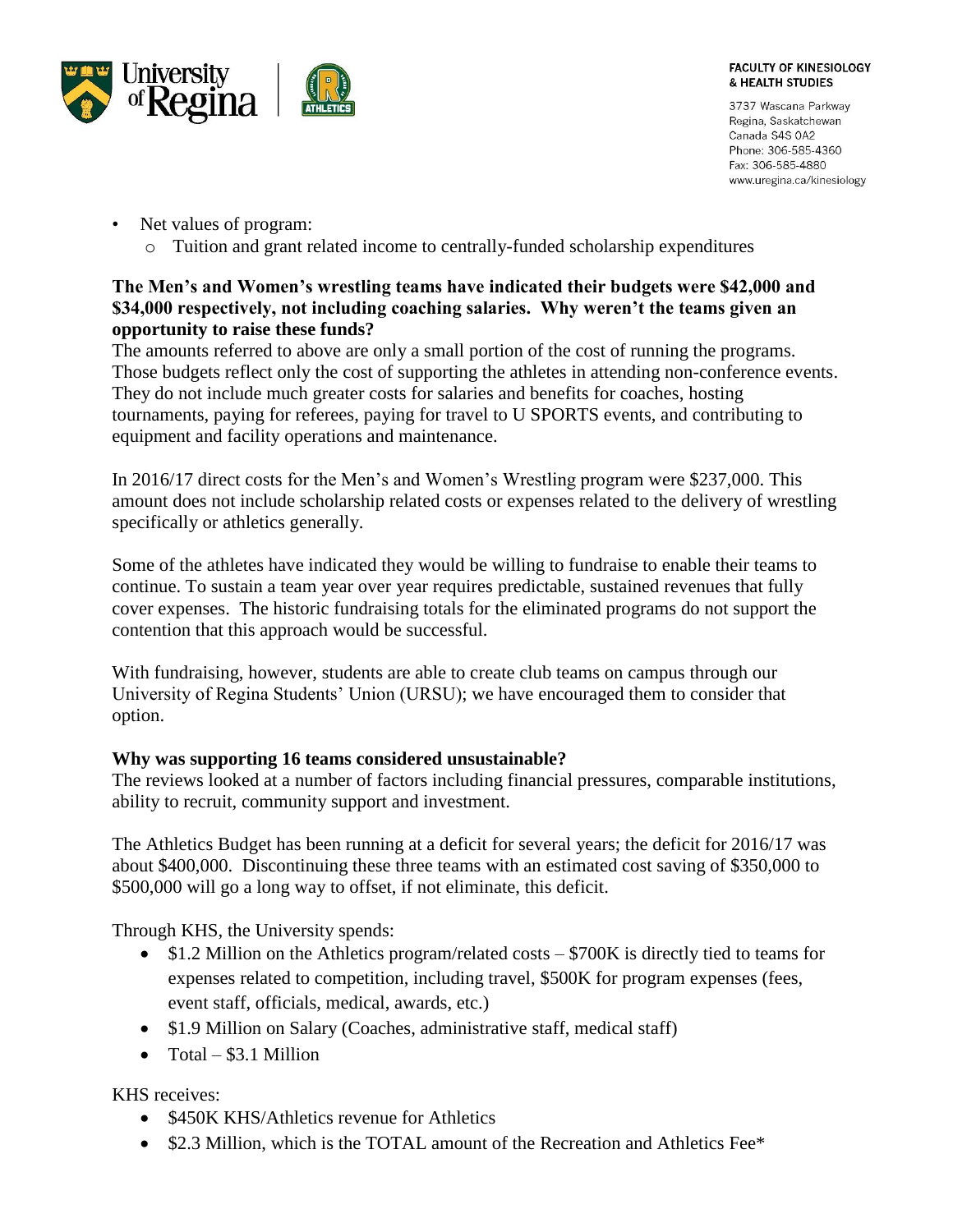• Total  $-$  \$2.7 Million

Minimum deficit on the Athletics Operation: \$400K annually

*\*Rec and Athletic Fees are paid by every student enrolled in classes at the University's main campus and support students' recreational teams, gym and pool fees, as well as the U SPORTS teams).*

A comparison with similar-sized institutions/communities found that reducing the number of U SPORTS teams on campus (from 16-13) more closely aligns the University of Regina (approx. 15,000 students; Regina's population approx. 215,000) with these institutions. Comparables included:

- University of Saskatchewan: 15 U SPORTS teams; 21,000 students; pop. approx. 245,000
- University of the Fraser Valley: 9 U SPORTS teams; 16,000 students; pop. approx. 295,000 (Fraser Valley Regional District)
- Thompson Rivers University: 8 U SPORTS teams; 13,500 students; pop. approx. 90,000
- University of Lethbridge: 11 U SPORTS teams; 10,000 students; pop. approx. 93,000

In analysing ability to recruit, we examined local talent pool, growth of interest in the sport regionally and nationally, the teams' historical and recent successes, etc. The analysis also included the level of competition offered by the sport. For example, we examined scenarios such as the probability of winning a medal in wrestling in Canada West and found that it is greater than for any other individual or team sport the University competes in (e.g.: between 4 to 6 schools compete; the odds range from 3/4 to 3/6 assuming that every school is competing in every weight class, which is not always the case. When three or fewer individuals compete in a weight class, everyone receives a medal).

Community support analysis included such things as number of spectators attending events, revenue from gate admissions, sponsorships and fundraising activities.

### **How many student athletes are affected?**

The change reduces the number of student athletes from 340 to 295.

# **How does this affect the gender parity in the Athletics program?**

The change results in greater parity in opportunities for male and female athletes to compete at the U SPORTS level at the University. Previously, male to female athletic opportunities on our campus was 57 percent male to 43 percent female. With this change, the ratio is now 53 percent male to 47 percent female.

### **What will happen to the student athletes on these teams? Will they lose their scholarships?**

We are committed to supporting the affected students – they are our top priority throughout this transition. We are committed to those who choose to stay at the University of Regina by honouring current scholarships and accommodations made. Additionally, the University will honour scholarships that could have been earned as a result of academic and athletic eligibility. For example, if a student did not earn Academic All-Canadian (AAC) status last year but earns it in the coming year by maintaining an 80 percent grade point average, the University will provide that student with AAC funding.

We are also committed to assisting those who choose to play elsewhere. All affected students who meet entrance requirements and are accepted to attend other U SPORTS institutions are able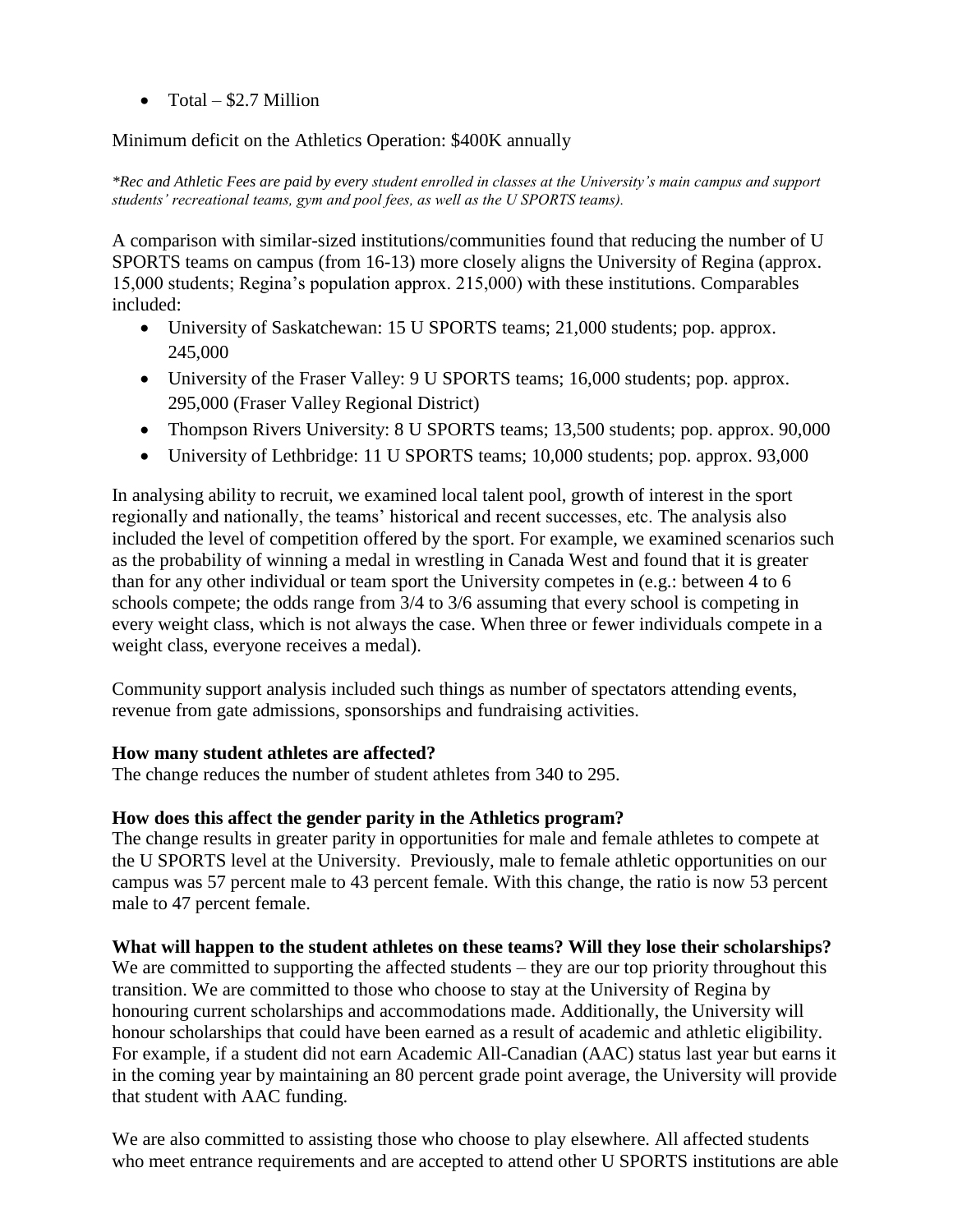

3737 Wascana Parkway Regina, Saskatchewan Canada S4S 0A2 Phone: 306-585-4360 Fax: 306-585-4880 www.uregina.ca/kinesiology

to begin competing immediately without having to sit out a season. We have arranged for academic advisors, counsellors and other support staff to be available to them to assist with the transfer process as needed. Additionally, the University will reimburse students for application fees and the fee(s) associated with the application/transfer process.

## **What are the overall financial savings to the University?**

It's too early to provide an exact breakdown at this time as there are many variables such as the number of scholarships to be paid. We are looking at a cost savings of approximately \$350,000 to \$500,000. The immediate impact to the KHS budget will be more than \$350,000 at a time when student enrolments in KHS courses have increased dramatically.

## **Will you be implementing all of the recommendations in the report?**

We will continue to consider findings within the review with the aim of fully realizing our vision to:

- fostering student success;
- pursuing athletic and academic excellence;
- instilling a culture of fair play, respect, and integrity;
- building pride among students, faculty, staff and alumni; and
- strengthening the University's reputation locally and nationally.

# **Will you make the detailed information public?**

We provided general rationale when we made the announcement. We have also provided detailed information to student athletes when we hosted team meetings on May 8 and 9. Students were provided with detailed analysis and had the opportunity to ask questions. We continue to meet with students individually as required.

### **Why are you not providing the specific information that went into each category?**

We have met privately with each of the teams (May 8 and 9) and have provided them with detailed analysis and the opportunity to ask questions. These meetings lasted between 75 minutes and 2.5 hours.

At the students' request, we indicated we would not share team information publicly. Student athletes requested to record the meeting(s) so that they could share information with their teammates and we granted this request. We will continue to meet with the affected students on an individual basis as required. However, there is no plan to hold meetings for the parents, alumni or other community members as the information currently available provides the rationale for how the teams were selected without going into the level of detail that was shared with the students themselves.

# **Why were the athletes not notified in person that their programs were being discontinued?**

While it would have been preferable to have shared this news in person, we felt that advising them of the changes to the Athletics program as quickly as possible was also important. We attempted to contact all of students as soon as possible before the news was reported; we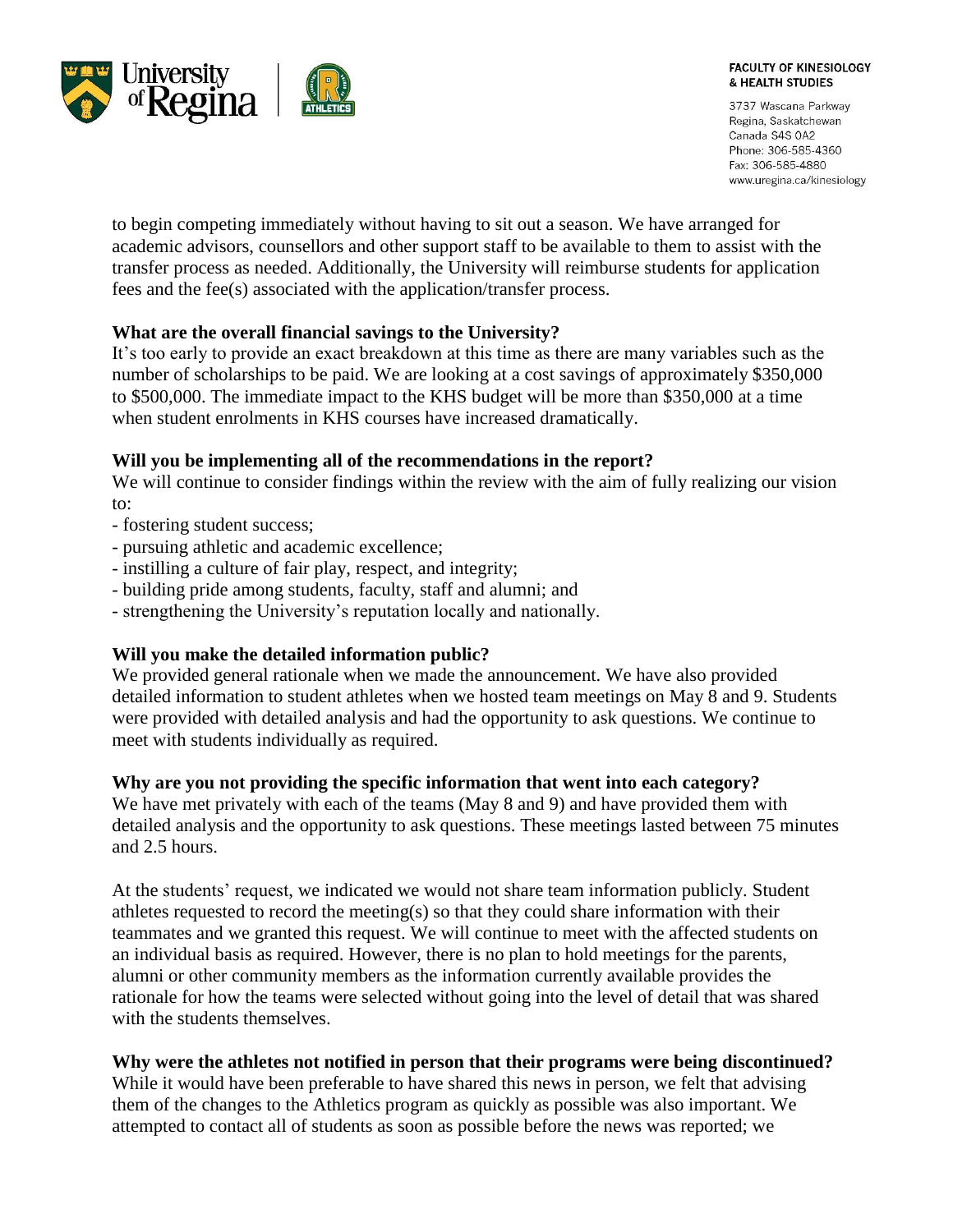recognize that some students heard the news through the media and we have apologized to them for that.

There was no disrespect intended or attempt to avoid addressing the students. The day we made the announcement, we issued an invitation to all affected students to meet with us either in person or by conference call the following afternoon. That meeting took place on May 1. We have since held individual team meetings and continue to meet with students individually.

# **Why were the student athletes not notified earlier to give them more opportunity to plan for next year, especially for those wishing to continue their athletic careers?**

There is no good time to make such an announcement. The decision to proceed with reducing the number of teams was made in March 2018. Immediately following the decision, we began to put in place the steps necessary to implement the decision. Some of the considerations included the impact this would have on personnel, students, and timing of final exams.

## **Why were the coaches asked not to contact the student-athletes when they were told that the programs were being cut?**

We recognized that this was a very emotional announcement for both the students and the coaches and therefore we asked the coaches to give the students a bit of time to process the news before making contact with them.

# **Is the University going to implement the other recommendations in the report?**

We are continuing to analyze the other recommendations for potential implementation. For example, we are looking at ways to engage the community and alumni in raising funds to support the Athletics program.

# **Will the University honour student-athlete scholarships should students choose to transfer to a different post-secondary institution? It is rumoured the University of Winnipeg did.**

We contacted the University of Winnipeg following the May 1 meeting. They did not accommodate transfer of scholarships to other institutions. The University of Regina is committed to supporting our students, ensuring that scholarship commitments and other accommodations made are honoured, so long as they remain in good academic standing at the University of Regina. Scholarships will not follow students who decide to study at other institutions.

Each student who currently holds a scholarship(s) will receive a letter outlining his/her current and future commitment. For more information, please contact the University of Regina Scholarships & Eligibility Coordinator, Megan Jalbert (306-585-4797).

# **What kind of support will you provide for students who transfer?**

All affected students who meet entrance requirements and are accepted to attend other U SPORTS institutions are able to begin competing immediately without having to sit out a season. We have arranged for academic advisors, counsellors and other support staff to be available to them to assist with the transfer process as needed.

The University will reimburse students for application fees and the fee(s) to send University of Regina transcripts as part of the application/transfer process. This process has been communicated to the affected students.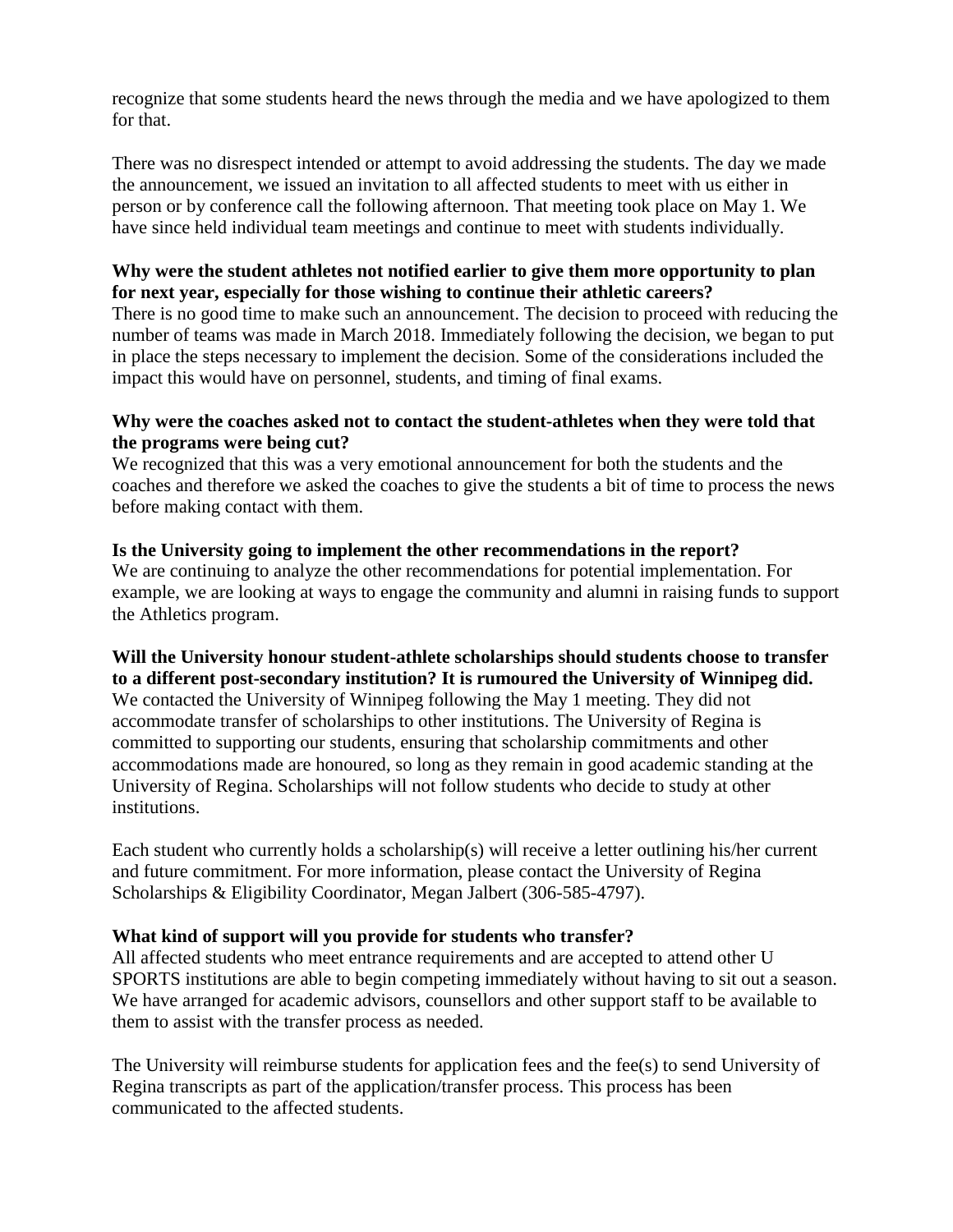

3737 Wascana Parkway Regina, Saskatchewan Canada S4S 0A2 Phone: 306-585-4360 Fax: 306-585-4880 www.uregina.ca/kinesiology

## **What happens to incoming students?**

Incoming students are encouraged to contact Lisa Robertson, the University's Director of Sport, Community Engagement, & Athlete Development (306-337-2125 or KHS.Director-Sport@uregina.ca). We are happy to arrange for academic counselling or to support incoming students as they explore alternate institutions.

We will refund application fees and/or other deposits for those individuals should they choose to study elsewhere. Once an incoming student contacts the Director, we will provide information regarding the reimbursement of application fees, etc.

## **Will the affected teams have access to sport/team memorabilia?**

Yes. Teams are encouraged to work with Athletics to discuss options for distribution of sport/team memorabilia.

## **The team recently held a fundraising event. Can they access the funds?**

The University of Regina will donate the funds on behalf of the team to any registered charity, provided that there are funds remaining in the team's special purpose accounts. We have communicated this process to students.

# **Frequently Asked Questions Con't – May 15, 2018**

### **Will the University reconsider its decision to discontinue the programs?**

No. The decision to discontinue the Men's and Women's Wrestling and Men's Volleyball teams as varsity programs will not be reconsidered. The factors that led to the decision to discontinue these teams have not changed.

**It appears the primary reason the teams were cut was due to budgetary concerns. Will the University reinstate these teams if they are able to raise the funds required to operate?** No. The University is not prepared to run varsity athletics based on fundraising. There are significant costs associated with participating in U SPORTS, many of which rise year after year. The amount of funds raised through fundraising fluctuates each year; to maintain a team requires predictable, sustained revenues that fully cover expenses.

The eliminated programs have historically had low fundraising success, which indicates they do not have the broad-based community support required to sustain the programs into the future.

# **It's been reported that the students have been told the Athletics program missed its fundraising targets by about \$200,000 and that this is why the teams were discontinued. The athletes indicate they didn't know that they were supposed to be fundraising. Why can't they be given an opportunity to do so?**

The budgetary pressures on the Athletics program are above and beyond that of the missed fundraising targets. While the ability to raise funds was a factor in the decision, it was not the sole consideration.